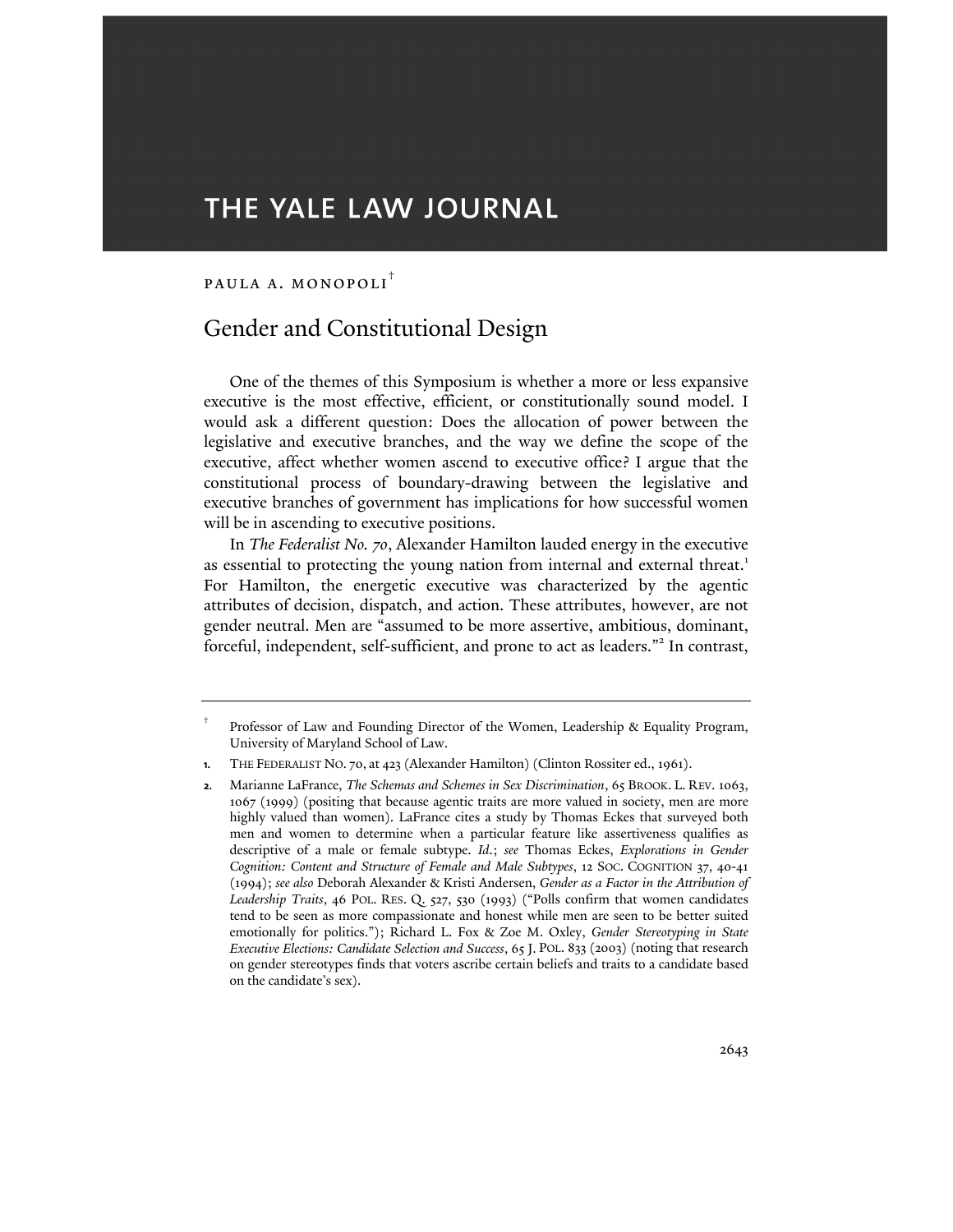women are perceived as "more affectionate, helpful, sympathetic, interpersonally sensitive, and nurturing"—communal traits that differ sharply from the agentic traits associated with men.<sup>3</sup>

Thus, women are unlikely to be associated with the cowboy/warrior image attached to many male activist executives today.<sup>4</sup> Executive activism that reinforces such gender schemas may therefore be "dangerous" to our society in a sense other than that suggested by the title of this Symposium. Power is associated with agency, and agency with masculinity. Consequently, an expansive executive may lead to an even more firmly entrenched "monosexual democracy,"<sup>5</sup> especially given the power of incumbency.

If such an external effect exists, there remains the question of how heavily it should be weighted, if at all, when deciding how broadly to define the scope of the executive. I would argue that if increasing the number of women in executive office is a desirable normative goal, such subtle or invisible barriers to their engagement in political behavior should be a policy consideration. If we believe that gender diversity in political leadership is itself an important fulfillment of the promise of the Nineteenth Amendment—in other words, that the Amendment did not only grant women the vote but ensured equality of opportunity to hold political office<sup>6</sup> – then we should pursue this question.<sup>7</sup>

This Commentary posits that the Hamiltonian vision of an expansive executive with plenary power is the model least likely to result in women's ascending to executive office. It first traces the philosophical heritage of Hamilton's vision. It then outlines the empirical research that links voter perceptions about competence to the gender of candidates. It subsequently explores the stagnating progress of women in American politics, particularly in

**<sup>3.</sup>** LaFrance, *supra* note 2, at 1067*.* 

**<sup>4.</sup>** *See* KARIN KLENKE, WOMEN AND LEADERSHIP: A CONTEXTUAL PERSPECTIVE 168-69 (1996) (noting that leadership is defined in terms of male traits and that female leadership is measured against that male definition).

**<sup>5.</sup>** Darren Rosenblum, *Parity/Disparity: Electoral Gender Inequality on the Tightrope of Liberal Constitutional Traditions*, 39 U.C. DAVIS L. REV. 1119, 1142 (2006) (noting that French parity advocates argued that the "maleness" of the political class in France constituted a "monosexual democracy").

**<sup>6.</sup>** *See* Akhil Reed Amar, *Women and the Constitution*, 18 HARV. J.L. & PUB. POL'Y 465, 472 (1995) ("Thus, the Nineteenth Amendment can be understood as protecting more generally full rights of political participation.").

**<sup>7.</sup>** This is a particularly timely inquiry given the likelihood of the first viable female presidential candidate in 2008. *See* WNBC/Marist College Poll (Feb. 22, 2006), http://www.maristpoll.marist.edu/usapolls/HC060222.htm ("Hillary Clinton is the Democratic presidential primary frontrunner and most voters think she is going to run  $\dots$ ").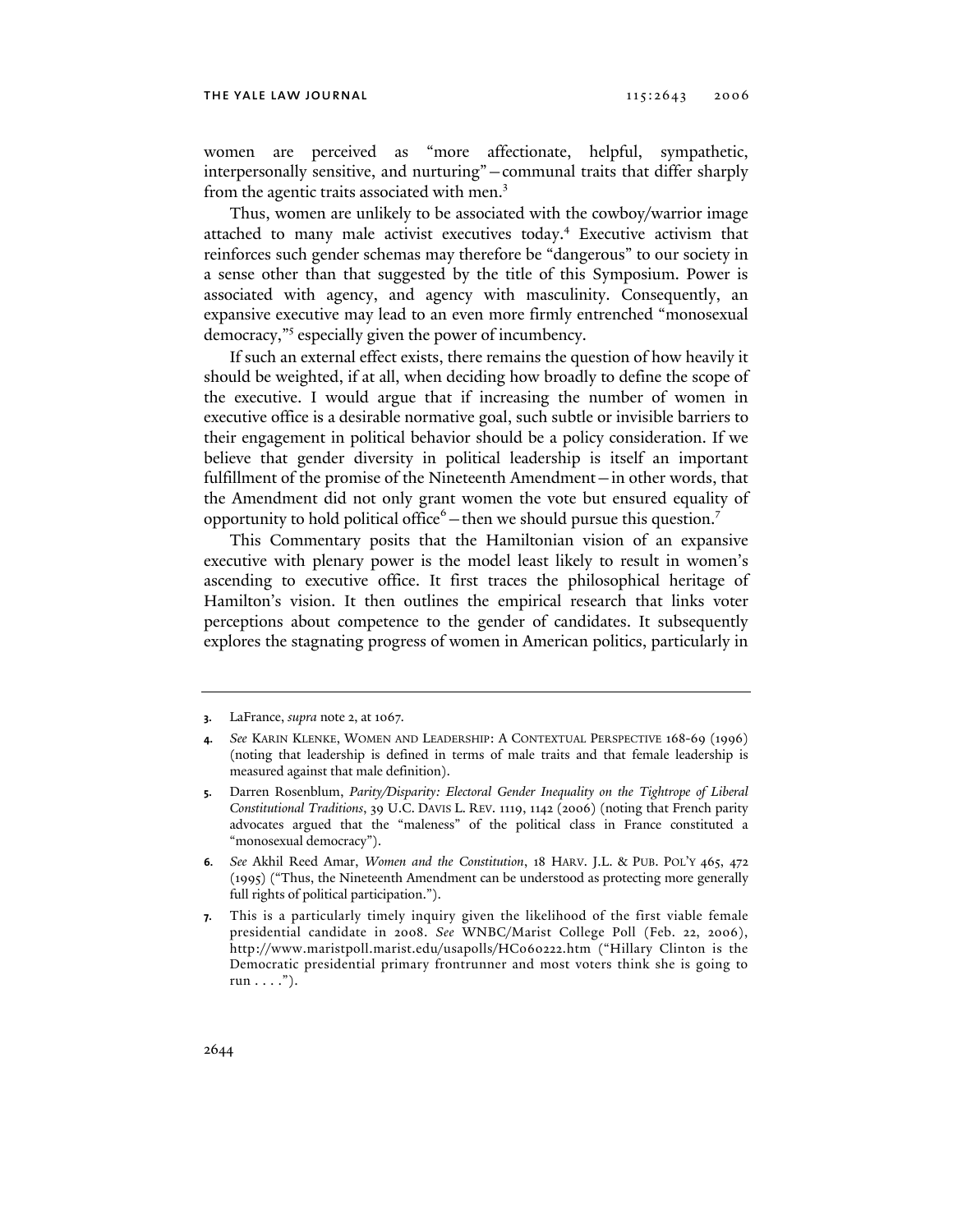a post-September 11 environment. Finally, it concludes that the choice of a more communal executive model, rather than an exclusively agentic one, may help reverse that trend and may actually result in a more effective executive.

Certain attributes have long been associated with gender. For example, the association of women with emotion and men with reason dates back to ancient Greek philosophy. Reason was an essential prerequisite to political participation. Those who, for lack of natural inclination or lack of education, were unable to reason were unfit to participate in governance.<sup>8</sup> The Framers were well versed in the works of the ancient Greeks and seventeenth- and eighteenth-century political theorists, including Hobbes, Locke, and Rousseau. Hamilton's ideas about constitutional design reflect much of this theory. For example, Hamilton placed great import on a singular rather than plural executive. This emphasis on the need for an indivisible authority in civil government echoes the views of that time on the proper role of fathers within the family. For example, Rousseau looked to Hobbes and Locke in his *Discourse on Political Economy* to argue why, "[i]n the family it is clear . . . that the father ought to command."<sup>9</sup> Political theorist Diana Coole has observed that "Rousseau accepts claims by Hobbes and Locke that authority in the family is indivisible. The case [for] making the father its repository relies on a variation of Locke's 'abler and stronger' theme . . . tied to woman's reproductive function . . . . "<sup>10</sup>

Similarly, Hamilton's argument for a singular executive with plenary power (as opposed to a multi-member council) is premised on the idea that unity was a primary ingredient of the energy essential to an effective executive.<sup>11</sup> Hamilton conceived of that energy, consciously or not, as an archetypically male attribute. He endorsed a "vigorous executive,"<sup>12</sup> and his

**10.** COOLE, *supra* note 8, at 108; *see* ROUSSEAU, *supra* note 9, at 287 ("[H]owever lightly we may regard the disadvantages peculiar to women, yet, as they necessarily occasion intervals of inaction, this is a sufficient reason for excluding them from this supreme authority  $\dots$ .").

**11.** THE FEDERALIST NO. 70 (Alexander Hamilton), *supra* note 1, at 424 ("The ingredients which constitute energy in the executive are unity; duration; an adequate provision for its support; and competent powers.").

**12.** *Id.* at 423*.*

**<sup>8.</sup>** DIANA H. COOLE, WOMEN IN POLITICAL THEORY: FROM ANCIENT MISOGYNY TO CONTEMPORARY FEMINISM 22 (1988) (describing the ancient Greek association of women with nature and "dark powers inimical to the mind"). Coole observes that this perceived inability of women to exercise the type of reason required for political participation resulted in their exclusion from citizenship in the city-state. *Id.* at 22-23.

**<sup>9.</sup>** JEAN-JACQUES ROUSSEAU, *A Discourse on Political Economy*, *reprinted in* THE SOCIAL CONTRACT *AND* DISCOURSES 283, 286 (G.D.H. Cole trans., E.P. Dutton & Co., Inc. 1950)  $(1755).$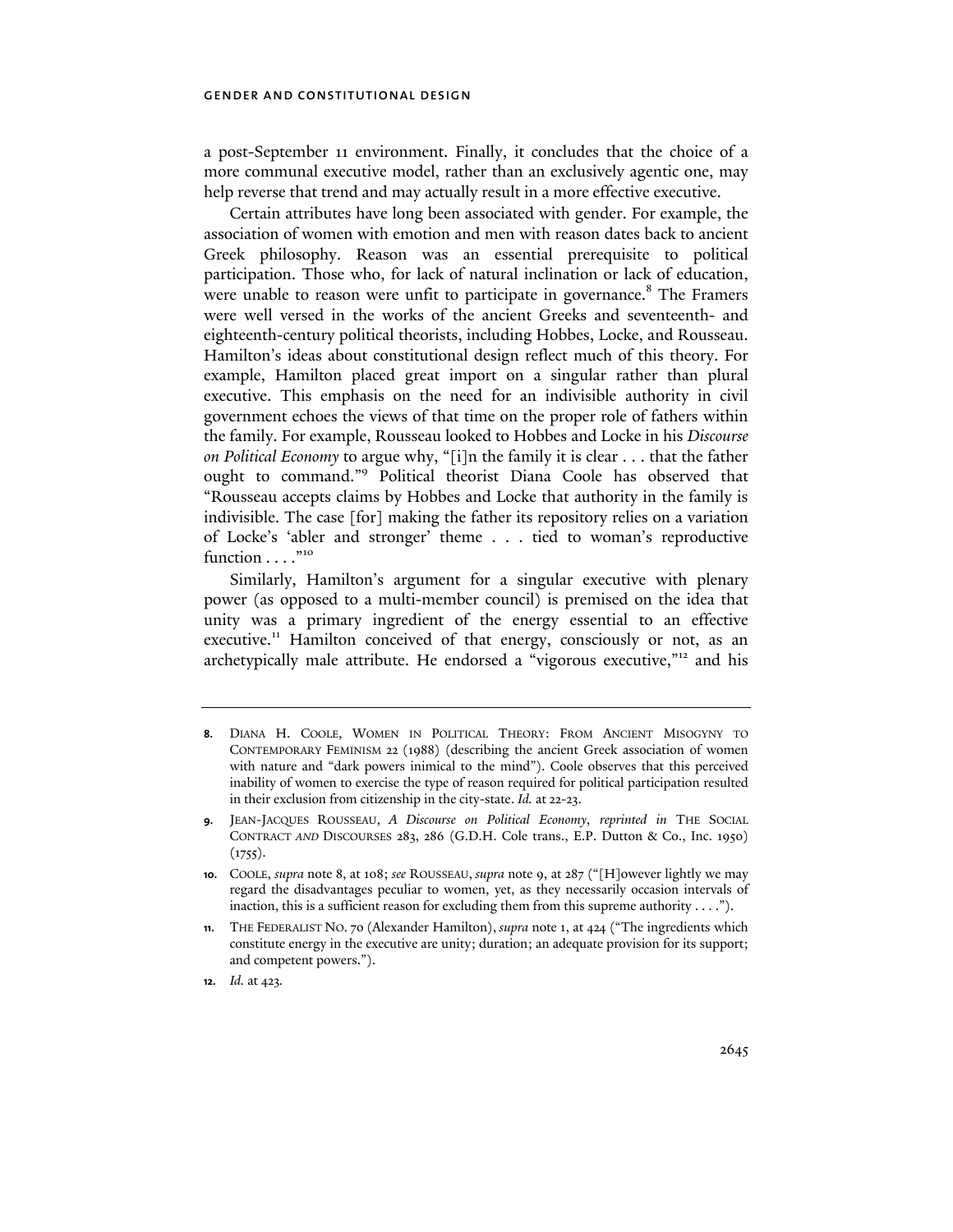vision of vigor and energy was synonymous with virility—and with agentic, as opposed to communal, traits.<sup>13</sup> Appearing in court to defend a female client, Hamilton argued that "[w]oman is weak and requires the protection of man."<sup>14</sup> That general fear of weakness, and its association with the feminine, presumably worked its way into Hamilton's vision of an authoritarian executive, in which the sharing of power with the more feminine institution of the legislature would spell disaster for the young country. Hamilton felt that the executive must have the ability to act unilaterally, without having to engage in arguably more feminine or communal behaviors like collaboration or consultation.<sup>15</sup>

Few women were part of the intellectual landscape of Hamilton and the Framers. Mary Wollstonecraft, the most prominent female political theorist of the time, argued that women must embrace more rational or masculine traits to achieve political equality. In *A Vindication of the Rights of Woman*, Wollstonecraft wrote that "intellect would always govern,"<sup>16</sup> and she sought to "persuade women to endeavour to acquire strength, both of mind and body, and to convince them that the soft phrases, unsusceptability of heart, delicacy of sentiment, and refinement of taste, are almost synonymous with epithets of weakness."<sup>17</sup> Rather than challenge the legitimacy of the benchmarks by which eligibility to participate in civil governance was measured, Wollstonecraft urged women to assimilate.

As noted above, gender schemas, like those reflected in the eighteenthcentury writings of Rousseau, Hamilton, and Wollstonecraft, continue to play a central role in modern American politics.18 Voters still "deem 'masculine'

**<sup>13.</sup>** Historians like Richard Beeman have characterized Hamilton's exclusively agentic model as "far removed from th[at] of every other delegate on the convention floor." Richard R. Beeman, *The Founding Fathers and Executive Power*, CHRON. HIGHER EDUC. (Wash., D.C.), Mar. 17, 2006, at B12. Beeman argues that most of the Framers supported an executive "of limited powers in which no single branch, and no single person, could lay claim to unilateral authority." *Id.* Thus, one might argue that a majority of the Framers would embrace a less agentic and more communal executive as equally energetic and effective.

**<sup>14.</sup>** RON CHERNOW, ALEXANDER HAMILTON 189 (2004).

**<sup>15.</sup>** *See* THE FEDERALIST NO. 70 (Alexander Hamilton), *supra* note 1, at 423-24 ("Energy in the executive is a leading character in the definition of good government. . . . Decision, activity, secrecy, and dispatch will generally characterize the proceedings of one man in a much more eminent degree than the proceedings of any greater number . . . .").

**<sup>16.</sup>** MARY WOLLSTONECRAFT, A VINDICATION OF THE RIGHTS OF WOMAN 7 (The Legal Classics Library 1993) (1792).

**<sup>17.</sup>** *Id*. at 5.

**<sup>18.</sup>** Gender schemas are "hypotheses that we use to interpret social events. Schemas . . . assign different psychological traits to males and females." Virginia Valian, *The Cognitive Bases of*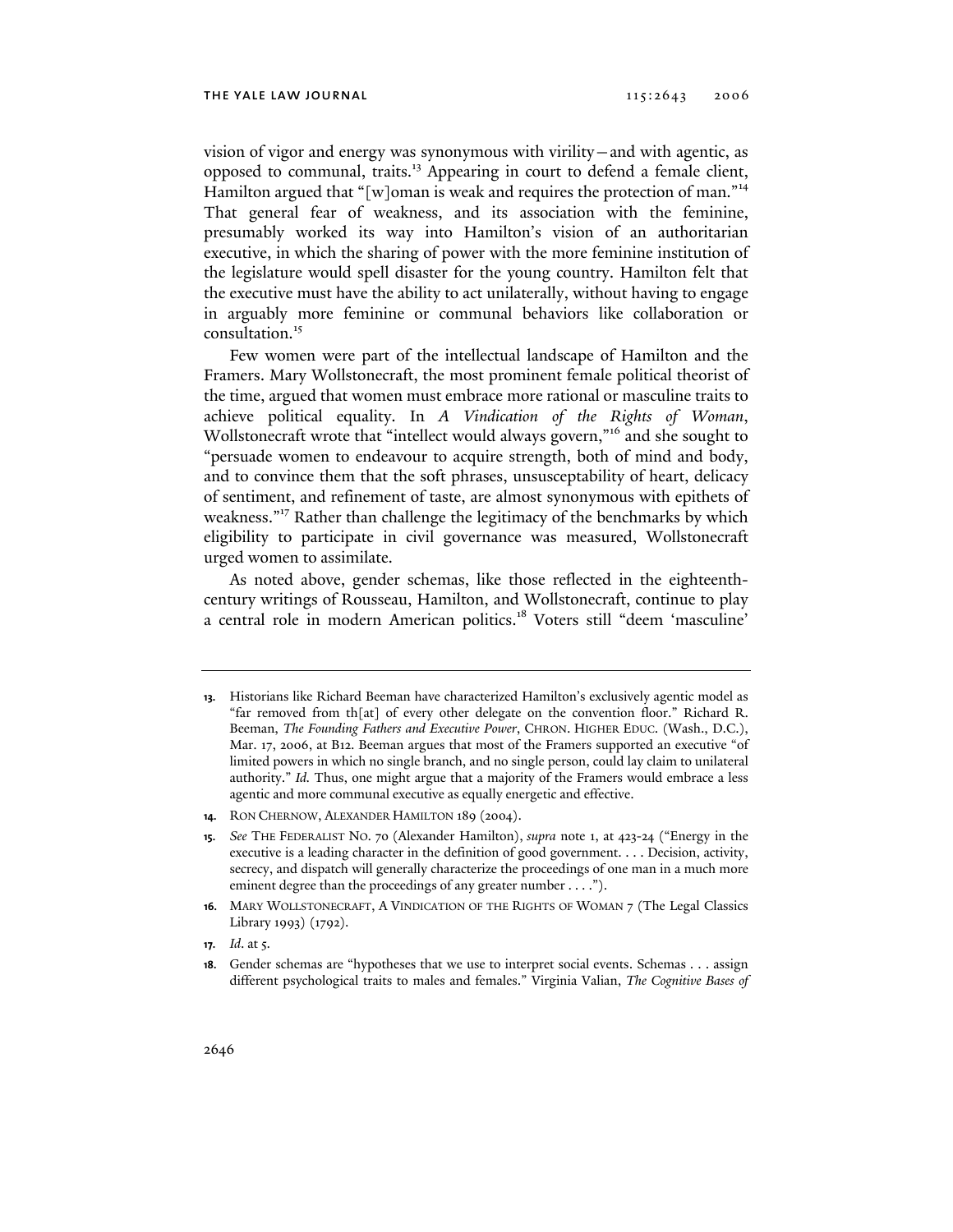characteristics as more important than 'feminine' traits . . . regardless of the level of office at stake . . . [and] rate men as more likely to possess masculine traits and women more likely to possess feminine traits."<sup>19</sup> Twenty-seven percent of voters still say they would not be likely to vote for a woman for President, and thirty percent of those voters say it is because women are not "up to the task" – emotionally or otherwise.<sup>20</sup> One political scientist has linked a decline in the number of voters who say they would vote for a woman for President with the post-September 11 ascendance of security concerns.<sup>21</sup> With the male executive of a major state openly deriding his legislative opponents as "girlie-men,"<sup>22</sup> it is clear that gender schemas about weakness, strength, and spheres of competence continue to influence the behavior of both politicians and voters.

A significant body of work by gender politics and leadership scholars focuses on the role of gender in our electoral system.<sup>23</sup> Consistent with the

*Gender Bias*, 65 BROOK. L. REV. 1037, 1044 (1999). Schemas have been identified as a major cause of women's lack of advancement in politics, academia, and other professions. Valian notes, "The main answer to the question of why there are not more women at the top is that our gender schemas skew our perceptions and evaluations of men and women, causing us to overrate men and underrate women." *Id.* at 1045.

- **19.** Jennifer L. Lawless, *Women, War, and Winning Elections: Gender Stereotyping in the Post-September 11th Era*, 57 POL. RES. Q. 479, 482 (2004).
- **20.** WNBC/Marist College Poll, *supra* note 7 (reporting a national poll that surveyed 1132 adults within the continental United States, including 931 registered voters, 335 of whom were Democrats, 271 of whom were Republicans, and 305 of whom were independent voters). *See* Lawless, *supra* note 19, at 485 n.9.
- **21.** *See* Lawless, *supra* note 19.
- **22.** Peter Nicholas, *Schwarzenegger Deems Opponents 'Girlie-Men' Twice*, S.F. CHRON., July 18, 2004, at A7; *see also* Alexander & Andersen, *supra* note 2, at 530 ("The public judged men better at directing the military, managing business and labor issues, strengthening the economy and dealing with demonstrations and international diplomacy, while women were thought to be better on issues about children and family, education, the arts, health, poverty and consumer issues.")*.*
- **23.** *See, e.g.*, Richard L. Fox, Gender, Political Ambition and the Decision Not To Run for Office (Ctr. for Am. Women & Politics 2003), *available at* http://www.cawp. rutgers.edu/Research/Reports/Fox2003.pdf. Fox notes that:

[M]any scholars find that gender stereotyping, linked to traditional sex roles, continues to pervade the electoral environment. While the assumption that women do not belong in politics has dissipated, vestiges of traditional sex-role orientations continue. Many actors in the electoral arena—voters, party officials, candidates, journalists—transfer their stereotypical expectations about men and women to male and female candidates. Despite the apparent role of gender, these studies are usually not linked to the final question of whether women win or lose elections.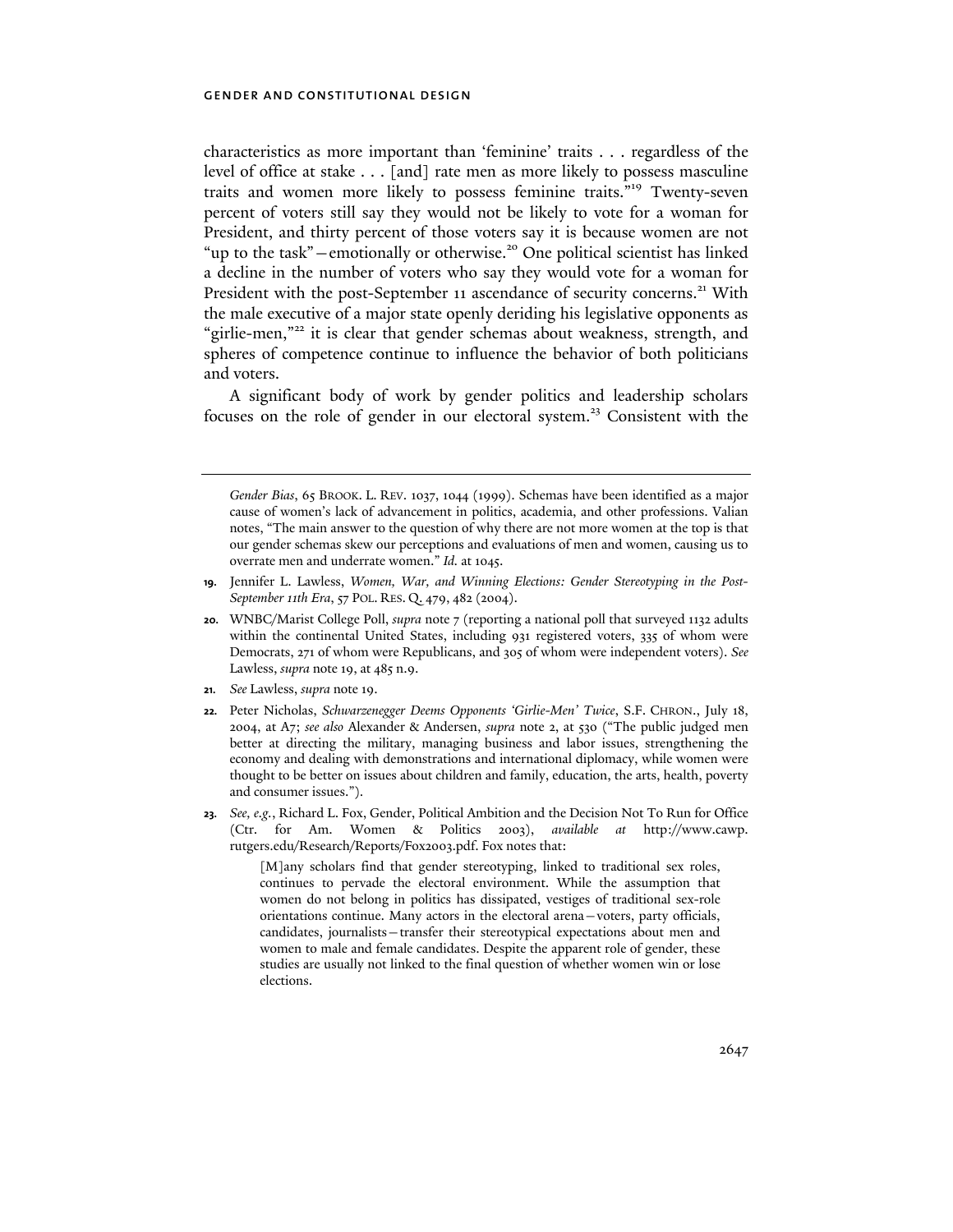thesis above, leadership scholar Karin Klenke has noted that "traditionally women were believed to lack the traits and behaviors considered prerequisites for effective leadership, traits such as aggression, competitiveness, dominance, Machiavellianism, ambition, and decisiveness."<sup>24</sup> These beliefs may help explain the "Catch-22" that female candidates face. Women are disadvantaged because they are thought not to possess agentic, masculine traits, while at the same time they are criticized if they are too agentic or masculine.

These views are reinforced by the media through masculine descriptions of male activist executives and disparate treatment of women leaders. For example, the media has recently lauded male politicians like Gavin Newsom, Eliot Spitzer, and Rudolph Giuliani for their agentic behavior.<sup>25</sup> In contrast, coverage of female executives, such as Louisiana Governor Kathleen Babineaux Blanco and former Maryland Lieutenant Governor Kathleen Kennedy Townsend, has not been nearly as positive.<sup>26</sup>

Women who hold office and wield power are perceived very differently, and more negatively, than their male counterparts. $27$  If executive activism embodies a notion of the macho exercise of unbridled power, one would predict that women who wield or seek to wield such power may be perceived by the public and the media in a very different way, even when engaging in

- **24.** KLENKE, *supra* note 4, at 9.
- **25.** Some commentators argue that the public has always "responded well to macho behavior" on the part of politicians. *E.g.*, Alexander DeConde, *The History of Macho Presidents*, HIST. NEWS NETWORK, Sept. 16, 2002, http://hnn.us/articles/970.html.
- **26.** *See* James Dao, *After Hurricane, She Tries To Mend State, and Career*, N.Y. TIMES, Dec. 29, 2005, at A20 (comparing the negative reaction to Blanco's post-Hurricane Katrina leadership with the hero status afforded Giuliani after September 11); *see also* David Nitkin, *Townsend Never Shook Off Lightweight Label: Drumbeat About Lack of Leadership Qualities Dogged Her to the End*, BALT. SUN, Nov. 6, 2002, at 25A ("That's the sort of albatross that she could not shake, that she's not capable of leadership, which defies logic. . . . Had it been a man, the whole issue of fitness to lead would have never come up. There's some serious gender bias." (quoting political science professor Thomas F. Schaller)).
- **27.** *See* Alexander & Andersen, *supra* note 2, at 527, 529-30 ("[S]tudies reveal that gender has been associated with differential ratings of elected officials' job performance of identical tasks at identical levels of achievement.") (citation omitted).

*Id.* at 1 n.2 (citations omitted). Lawless, however, notes that much of the research on the role of gender in electoral outcomes was done in an era when domestic policy issues dominated elections, *see* Lawless, *supra* note 19, at 485 n.8, and none of this research was done "in an atmosphere of war," *id.* at 485. *See also* JENNIFER L. LAWLESS & RICHARD L. FOX, IT TAKES A CANDIDATE: WHY WOMEN DON'T RUN FOR OFFICE 2-3 (2005) (noting that, while previous studies find no discernible systematic electoral bias against women, there has been little research on the salience of gender differences in political ambition in explaining the continuing gender imbalance in elective office).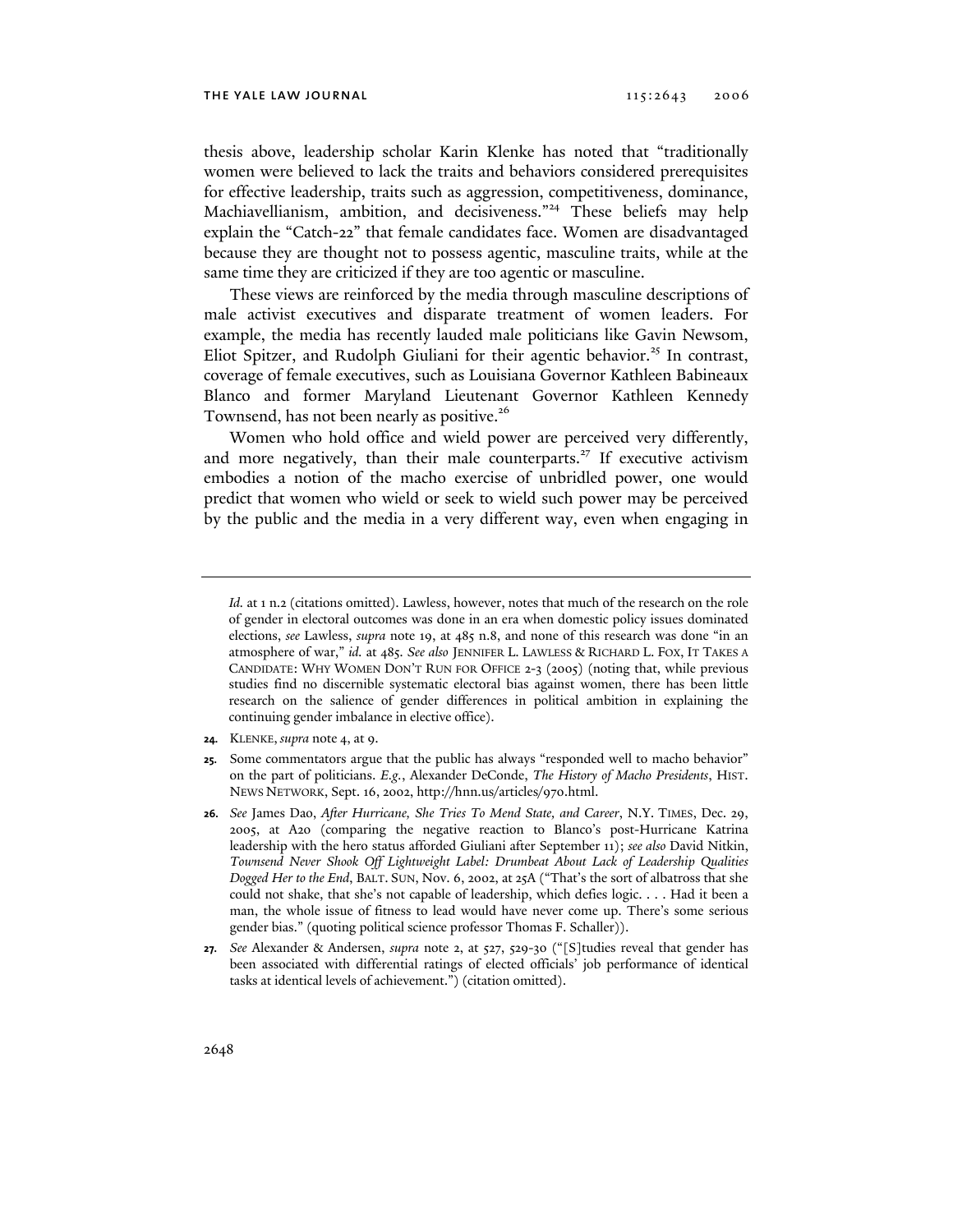behavior similar to men.<sup>28</sup> Consistently, "[w]omen like Hillary Clinton who lead aggressively are labeled 'bossy,' 'obnoxious,' 'overbearing,' and 'ambitious' in newspaper reports"<sup>29</sup> while their male counterparts who do the same are praised for being bold and innovative.<sup>30</sup>

Thus, women who exhibit agentic characteristics by exercising power may continue to be viewed unfavorably, and women who engage in communal behavior may be deemed unqualified to assume office. In addition, voters are more likely to support women for offices associated with communal as opposed to agentic traits.31 Women who seek executive office will continue to face these barriers unless and until an effective executive becomes more associated with communal traits.

As a matter of achieving political equality, either we can try to alter deeply entrenched gender schemas or we can reconsider the attributes essential to an energetic and effective executive.<sup>32</sup> The latter goal is more readily achieved than the former. If the archetype of the agentic male executive remains the norm, women will not fare well. Indeed, the picture for women in American politics is

- **28.** *See* VIRGINIA VALIAN, WHY SO SLOW?: THE ADVANCEMENT OF WOMEN 133-34 (1998) ("A meta-analysis of studies concentrating on evaluations of women as leaders suggests that women are at a particular disadvantage when their leadership style is perceived as masculine. Having a style that is assertive to the point of appearing autocratic, rather than cooperative and participative, is especially costly for a woman . . . . The reviewers hypothesize that a highly assertive style is incongruent with our conception of women and that women are penalized if they adopt such a style.") (citation omitted).
- **29.** KLENKE, *supra* note 4, at 124.
- **30.** *See generally* Laurie A. Rudman & Peter Glick, *Prescriptive Gender Stereotypes and Backlash Toward Agentic Women*, 57 J. SOC. ISSUES 743 (2001) (finding that if women engage in "agentic behavior to be perceived as qualified for leadership roles, they are rewarded with competence ratings equal to those for agentic men, but [they] suffer a backlash effect in the form of social repercussions") (emphasis omitted) (citation omitted).
- **31.** *See* Carol Mueller, *Nurturance and Mastery: Competing Qualifications for Women's Access to High Public Office?* 2 RES. POL. & SOC'Y 211, 214 (1986).
- **32.** *See* VALIAN, *supra* note 28, at 134.

Yet another, later, meta-analysis notes that leaders are likely to be judged in terms of the fit between their sex and the conception of the job. . . . If the job is seen as masculine, men will be considered more effective leaders, but if the job is characterized as feminine, women will be perceived as better leaders. Whether a job is seen as masculine or feminine depends, in turn, on whether it requires typical masculine characteristics, such as task-orientation, or typical feminine characteristics, such as cooperativeness.

*Id.* (citation omitted). Studies have shown that voters "approved of women for the highest offices of president or vice-president to the extent that they believed that female politicians possess an agentic orientation" toward problem-solving. LaFrance, *supra* note 2, at 1067.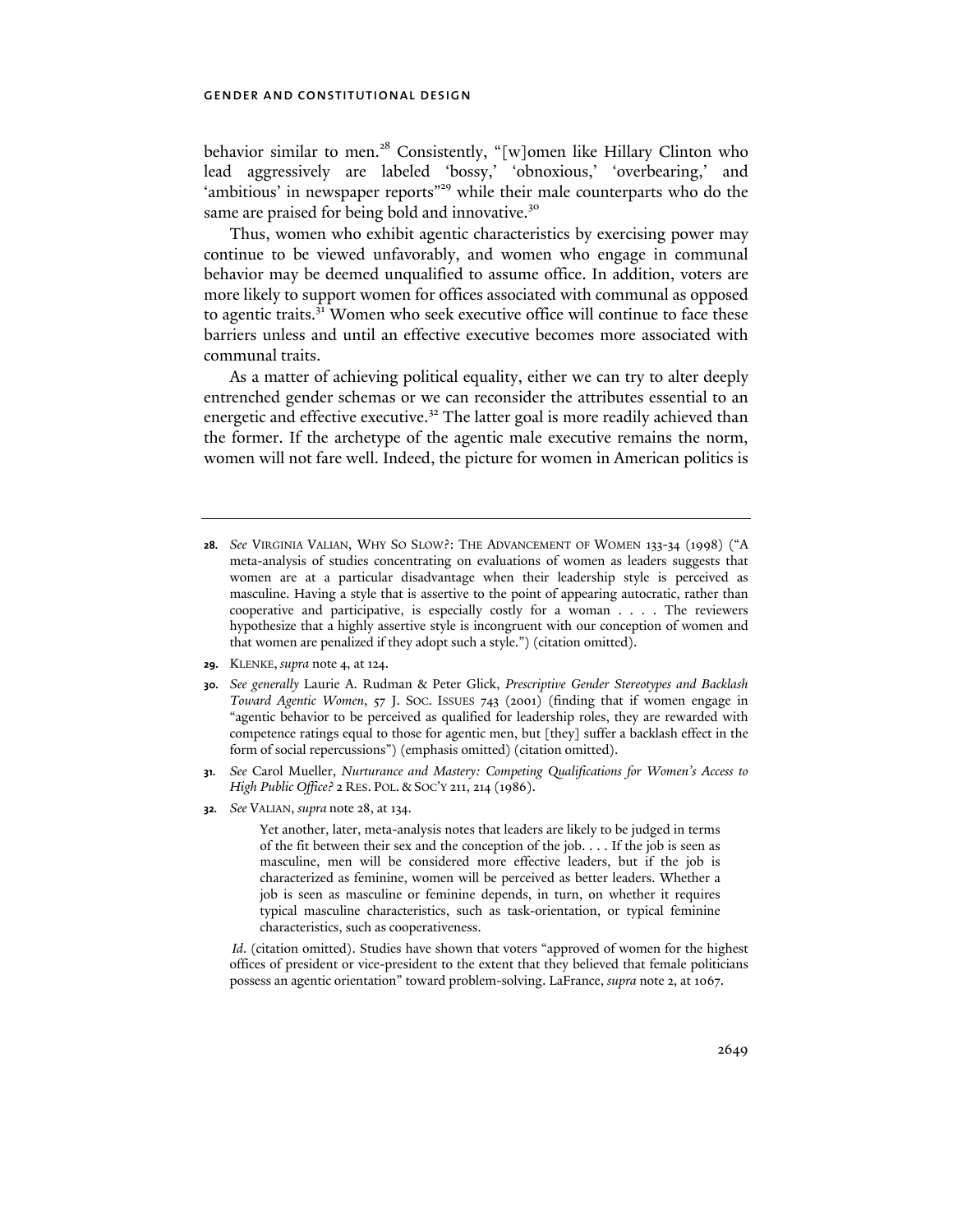not encouraging. The progress of women toward elective office has slowed. As political scientist Susan Carroll has warned:

Although women have made substantial progress over time in increasing their presence in state government, the recent leveling off of women's numbers among statewide elective officials and state legislators is a puzzling development. For advocates who someday would like to see parity between women and men in government, it is a troubling development as well. At a minimum, the leveling off is evidence that increases over time are not inevitable; there is no invisible hand at work to insure that more women will seek and be elected to office with each subsequent election.<sup>33</sup>

The recent ascension of several female heads of state suggests that voters may be moving away from a male archetypical vision of the executive.<sup>34</sup> However, if one looks closely at some of these elections, the explanation may be more nuanced. For example, in Chile, many people stated that they voted for President Michelle Bachelet because they were looking for a different, more compassionate approach to governance. Thus, traditional gender schemas did play a role in electoral choices—they simply worked in favor of the female candidate.

If more women are to assume executive office in the United States—at the national, state, and local level—then we should consider the role of gender schemas in constitutional design. When merit is equated with agency, and agency with masculinity, women will be undervalued and at a political disadvantage.<sup>35</sup> Thus, recent political phenomena like the rise of executive activism and the expansive view of the executive<sup>36</sup> may well have an impact on women's advancement in American politics. In considering how to transform our monosexual democracy into a more representative and vibrant political system, we should be cognizant of the impact that choices about the constitutional allocation of power itself may have on that system.

**35.** *See* LaFrance, *supra* note 2, at 1067.

**<sup>33.</sup>** Susan J. Carroll, *Women in State Government: Historical Overview and Current Trends*, *in* 36 COUNCIL OF STATE GOV'TS, THE BOOK OF THE STATES 389, 396 (2004).

**<sup>34.</sup>** Those heads of state include Michelle Bachelet (President, Chile), Ellen Johnson-Sirleaf (President, Liberia), Angela Merkel (Chancellor, Germany), and Portia Simpson Miller (Prime Minister, Jamaica).

**<sup>36.</sup>** In its recent decision in *Hamdan v. Rumsfeld*, 126 S. Ct. 2749 (2006), however, the United States Supreme Court reiterated that, at least in one substantive area of dispute, the President's authority to establish military commissions, there are indeed limits to executive power.